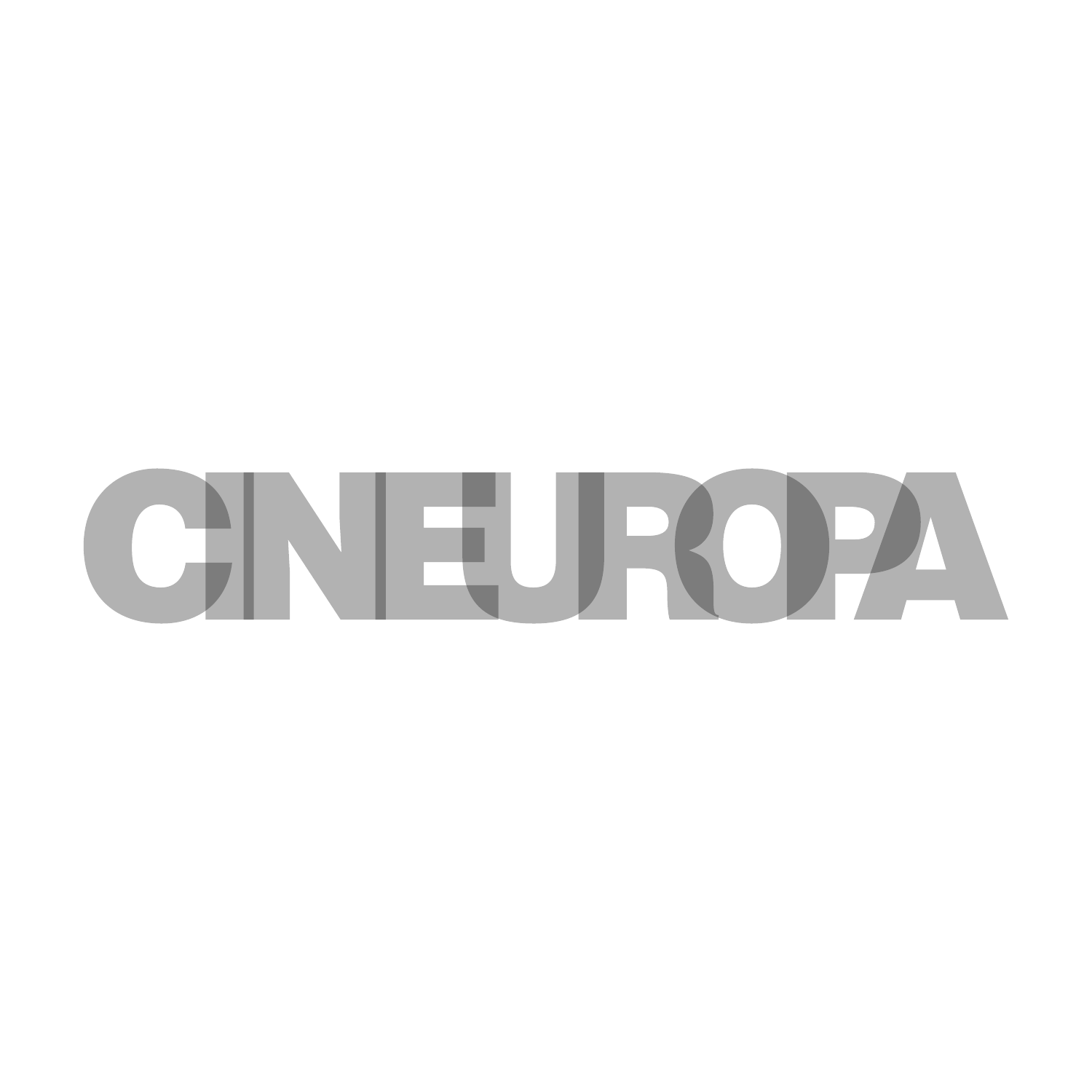#### I 12 SÁBADO 12

TEATRO PRINCIPAL

- 16:00 MÚSICA CAMPESINA Alberto Fuguet
- 18:00 JANE EYRE Cary Joji Fukunaga
- 20:00 MEEK'S CUTOFF Kelly Reichardt
- 22:00 KISEKI / I WISH (MILAGRE) Hirokazu Kore-eda
- 00:15 KILLER ELITE (ASASINOS DE ELITE) Gary McKendry
- SALÓN TEATRO
- 18:00 MEDIANERAS Gustavo Taretto
- 20:00 ET MAINTENANT ON VA OÙ? Nadine Labaki
- 22:00 TYRANNOSAUR (TIRANOSAURO) Paddy Considine
- SEDE FUNDACIÓN NOVACAIXAGALICIA-CSM
- 17:30 ELVIS:THAT'S THE WAY IT IS Denis Sanders
- 19:30 COMO FOI O CONTO Alberte Pagán
	- OS WASLALA
	- Alberte Pagán

**FCLIPSE** Alberte Pagán

FAUSTINO 1936

Alberte Pagán

20:45 JERICHOW Christian Petzold

#### DOMINGO 13

#### TEATRO PRINCIPAL

- 16:00 DE TU VENTANA A LA MÍA Paula Ortiz
- 18:00 FT MAINTENANT ON VA OLI? Nadine Labaki
- 20:00 JANE EYRE Cary Joji Fukunaga
- 22:15 MEDIANERAS Gustavo Taretto

#### SALÓN TEATRO

- 18:00 MEEK'S CUTOFF Kelly Reichardt
- 20:00 LES NEIGES DU KILIMANDJARO (THE SNOWS OF KILIMANJARO) (AS NEVES DO KILIMANJARO) Robert Guédiguian
- 22:00 IF NOT US, WHO Andres Veiel

#### SEDE FUNDACIÓN NOVACAIXAGALICIA-CSM

- 17:30 THIS IS ELVIS Andrew Solt e Malcolm Leo
- 20:00 YELLA Christian Petzold
- 21:45 GESPENSTER (FANTASMAS) Christian Petzold

#### LUNS 14

#### TEATRO PRINCIPAL

- 18:00 IF NOT US, WHO Andres Veiel
- 20:15 OUTRO MÁIS Ricardo Llovo
- 22:30 LES NEIGES DU KILIMANDJARO (THE SNOWS OF KILIMANJARO) (AS NEVES DO KILIMANJARO) Robert Guédiguian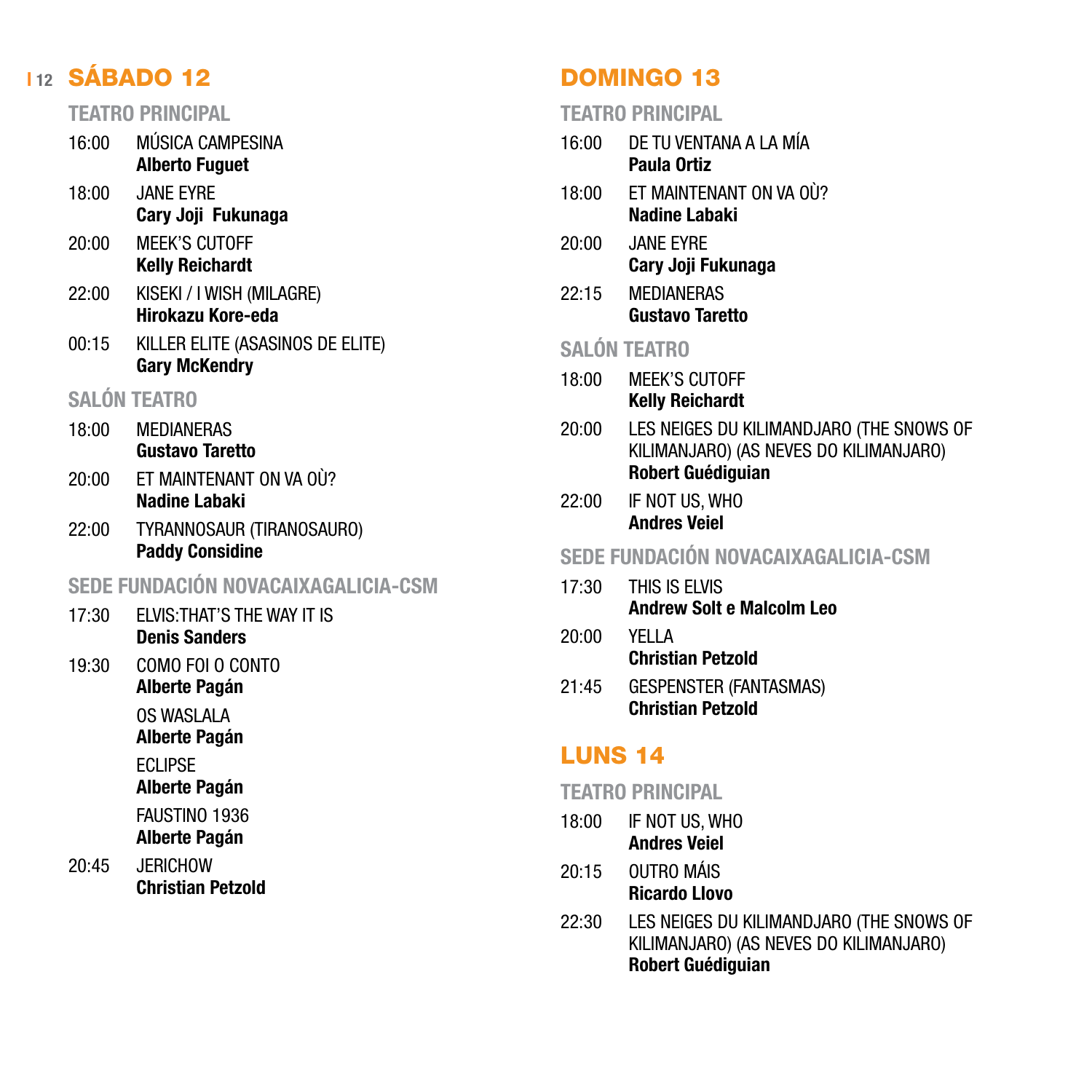#### TEATRO PRINCIPAL

- 18:00 LA VIDA ÚTIL Federico Veiroj
- 20:00 EL FABRICANTE DE CEPILLOS Alberto Yaccelini
- 22:00 MISS BALA Gerardo Naranjo
- 23:45 ONCE UPON A TIME IN AMERICA (UNHA VEZ ERA EN AMÉRICA) Sergio Leone

#### SALÓN TEATRO

- 19:00 CONTRA A MORTE: Unha aproximación a Lois Pereiro Iago Martínez e Alexandre Cancelo
- 21:00 SHAN ZHA SHU ZHI LIAN (UNDER THE HAWTHORN TREE) (AMOR BAIXO O ESPIÑO BRANCO) Yimou Zhang
- 23:00 LE PÈRE DE MES ENFANTS Mia Hansen-Love

#### SEDE FUNDACIÓN NOVACAIXAGALICIA-CSM

- 18:00 TANYARADZWA I: CENAS DA VIDA RURAL Alberte Pagán
- 21:00 TANYARADZWA II: CENAS DA VIDA URBANA Alberte Pagán
- CGAC
- 19:45 WINTERNACHTSTRAUM (SOÑO DUNHA NOITE INVERNAL) Andres Veiel
- 21:45 KLASSENFAHRT Henner Winckler

#### **VENRES 18** International Contract Construction of the SABADO 19 International Construction of the International Construction of the International Construction of the International Construction of the International Constru SÁRADO 19

#### TEATRO PRINCIPAL

- 16:00 NOVIAS MADRINAS 15 AÑOS Diego Levy e Pablo Levy
- 17:15 SHAN ZHA SHU ZHI LIAN (UNDER THE HAWTHORN TREE) (AMOR BAIXO O ESPIÑO BRANCO) Zhang Yimou
- 19:15 TAKE THIS WALTZ Sarah Polley
- 21:15 LAS RAZONES DEL CORAZÓN Arturo Ripstein
- 23:15 MISTERIOS DE LISBOA Raoul Ruiz
- SALÓN TEATRO
- 17:00 ONCE UPON A TIME IN AMERICA (UNHA VEZ ERA EN AMÉRICA) Sergio Leone
- 21:00 EL FABRICANTE DE CEPILLOS Alberto Yaccelini
- 23:00 MISS BALA Gerardo Naranjo

#### SEDE FUNDACIÓN NOVACAIXAGALICIA-CSM

- 17:30 MERCI POUR LE CHOCOLAT (GRAZAS POLO CHOCOLATE) Claude Chabrol
- 19:15 BUNGALOW Ulrich Köhler
- 21:00 UNDERGROUND Emir Kusturica
- CGAC
- 18:00 MÚSICA CAMPESINA Alberto Fuguet
- 20:00 VELÓDROMO Alberto Fuguet
- 21:30 CONTRA A MORTE Iago Martinez e Alexandre Cancelo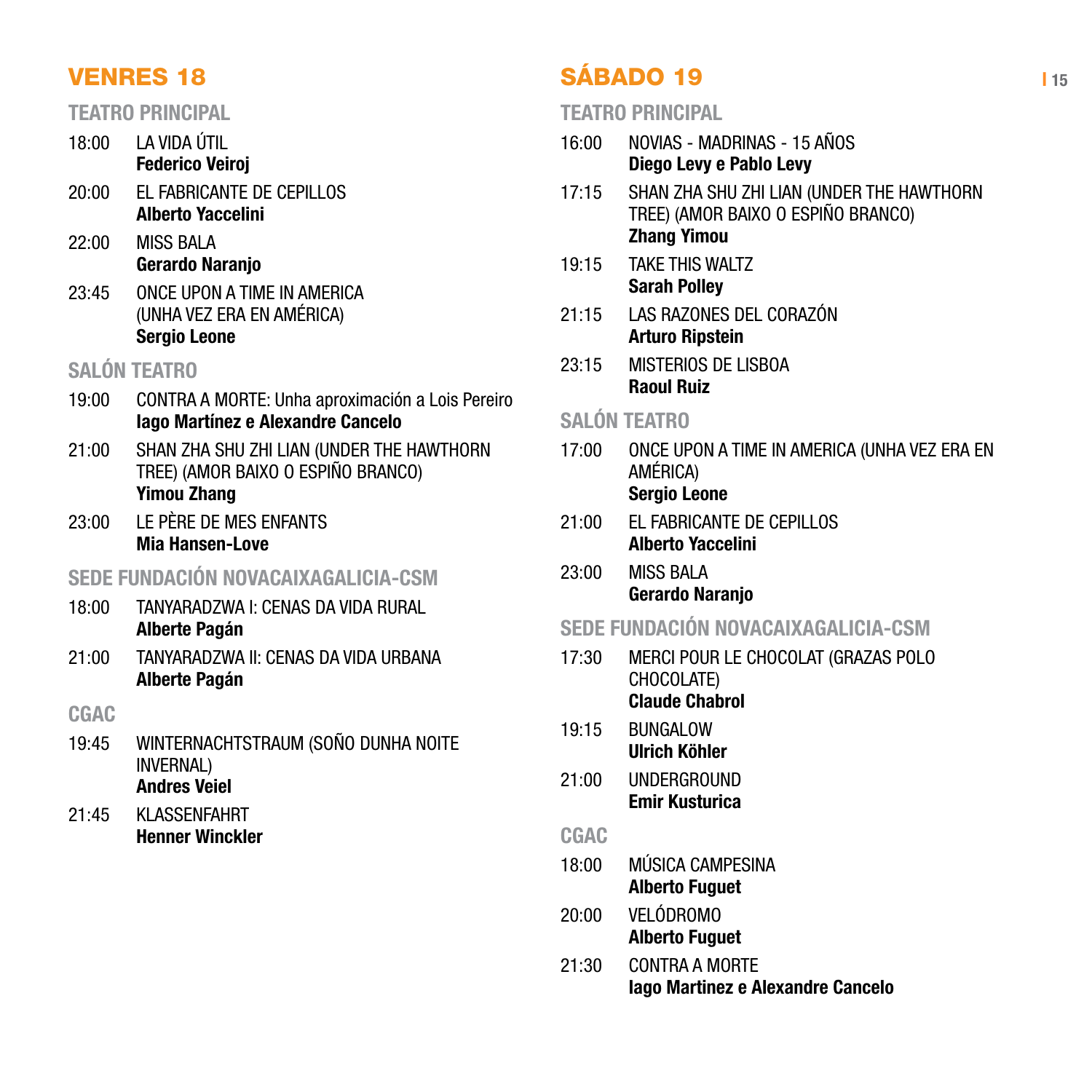#### **118 VENRES 25**

TEATRO PRINCIPAL

- 17:45 A PEDRA DO LOBO Alberte Pagán
- 19:45 VIKINGLAND Xurxo Chirro
- 22:00 THE ARTIST Michel Hazanavicius
- 23:45 LOS PASOS DOBLES Isaki Lacuesta

#### SEDE FUNDACIÓN NOVACAIXAGALICIA-CSM

- 17:30 DAS LEBEN DER ANDEREN (A VIDA DOS OUTROS) Florian Henckel von Donnersmarck
- 20:00 MÚSICA CAMPESINA Alberto Fuguet
- 22:00 BUNGALOW Ulrich Köhler

CGAC

- 19:45 BALAGAN Andres Veiel
- 21:30 DER KICK (O GOLPE) Andres Veiel

#### SÁBADO 26

#### TEATRO PRINCIPAL

- 16:30 THE CONSPIRATOR (O CONSPIRADOR) Robert Redford
- 18:45 THE ARTIST Michel Hazanavicius
- 20:30 ROUTE IRISH Ken Loach
- 22:30 ROAD TO NOWHERE Monte Hellman
- 00:30 EL ESTUDIANTE Santiago Mitre

SEDE FUNDACIÓN NOVACAIXAGALICIA-CSM

18:00 MARATON ELVIS PRESLEY EN HOLLYWOOD

#### DOMINGO 27

#### TEATRO PRINCIPAL

- 16:00 LA REINE DES POMMES Valérie Donzelli
- 17:30 ROAD TO NOWHERE Monte Hellman
- 19:45 ESSENTIAL KILLING Jerzy Skolimowski
- 21:15 GUILTY OF ROMANCE Shion Sono
- 23:15 COLD FISH Shion Sono

#### SEDE FUNDACIÓN NOVACAIXAGALICIA-CSM

- 17:30 NOVIAS MADRINAS 15 AÑOS Diego Levy e Pablo Levy
- 18:30 DANCER IN THE DARK (BAILAR NA ESCURIDADE) Lars von Trier
- 21:00 DER KICK (O GOLPE) Andres Veiel

#### LUNS 28

#### TEATRO PRINCIPAL

- 16:00 COLD FISH Shion Sono
- 18:30 GUILTY OF ROMANCE Shion Sono
- 20:30 LE GAMIN AU VÉLO (O NENO DA BICICLETA) Jean-Pierre Dardenne e Luc Dardenne
- 22:15 FAUST (FAUSTO) Alexandr Sokurov
- 00:30 ESSENTIAL KILLING Jerzy Skolimowski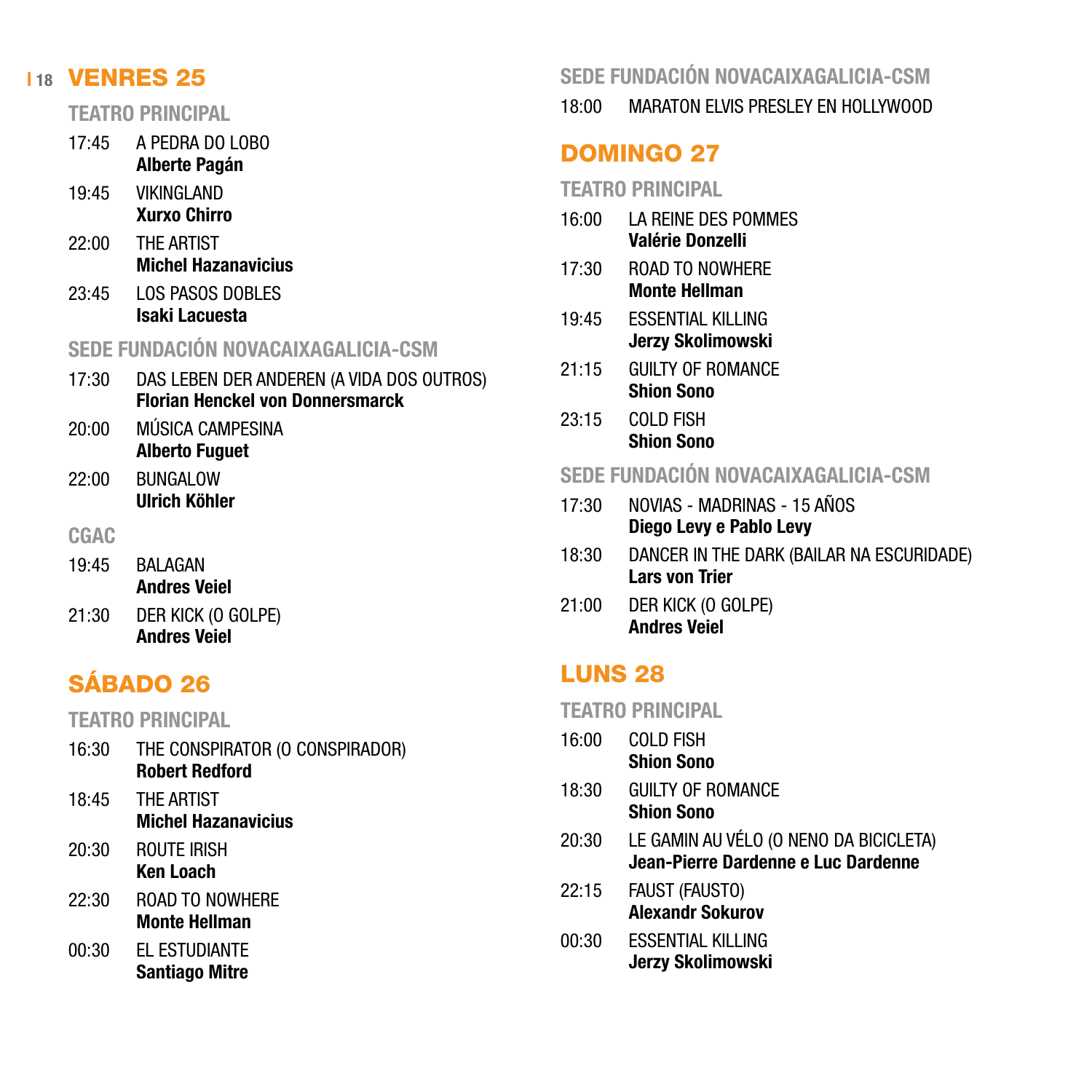#### PANORAMA AUDIOVISUAL GALEGO

#### **INTEGRAL ALBERTE PAGÁN**

**COMO FOI O CONTO OS WASI ALA FCI IPSF** FAUSTINO 1936 **TANYARADZWA 1: CENAS DA VIDA RURAL** TANYARADZWA 2: CENAS DA VIDA URBANA A PEDRA DO LORO

#### **XURXO CHIRRO**

**RRASILINO** 

36/75

FMIL IO

#### **LOIS PATIÑO**

**ESLIVA** NA VIRRACIÓN DA TERRA PAISA.IF - DISTANCIA: CARRERA EN LAS DUNAS **PAISAJE - DISTANCIA: CAMPO DE FÚTBOL ECOS DEL BOSQUE** 

#### **YACIO RAÑO**

**QUENTEFRIO RELACIÓN DE ACORDES ESTEREOSCOPIA ANACOS** 

#### **ALBERTO GRACIA**

#### **MICROFUGAS**

**MARCOS NINE** 

**LOSADA** 

**INASIBLE 2** 

#### **ÁNGEL SANTOS**

#### **ADOLESCENTES**

#### **OTTO ROCA**

#### **PIEDAD**

#### SONIA MÉNDEZ

PERVERSA LOLA **LEO Y MARIO (SE DEJAN)** AS DAMAS NEGRAS **CONVERSACIÓN CUNHA MULLER MORTA** 

#### **CARLOS MEIXIDE E TOMAS LIJO**

CASCALLOS **O MEU NOME O MEU MUNDO** 

#### **SENEM OUTEIRO**

O ESPÍRITU DAS BRINCADEIRAS  $24$ **OPHIUSA ANTON CAEIRO ESTA NOITE, VELADA** 

#### **ARDE MADRID**

#### **BORJA MUCIENTES**

 $T-R$ **TÚNEI** 

**BOSOUE** 

**DOLL DOLL DOLL... COAS CONSERVEIRAS, REXISTRO DE TRABALLO OUTRO MÁIS**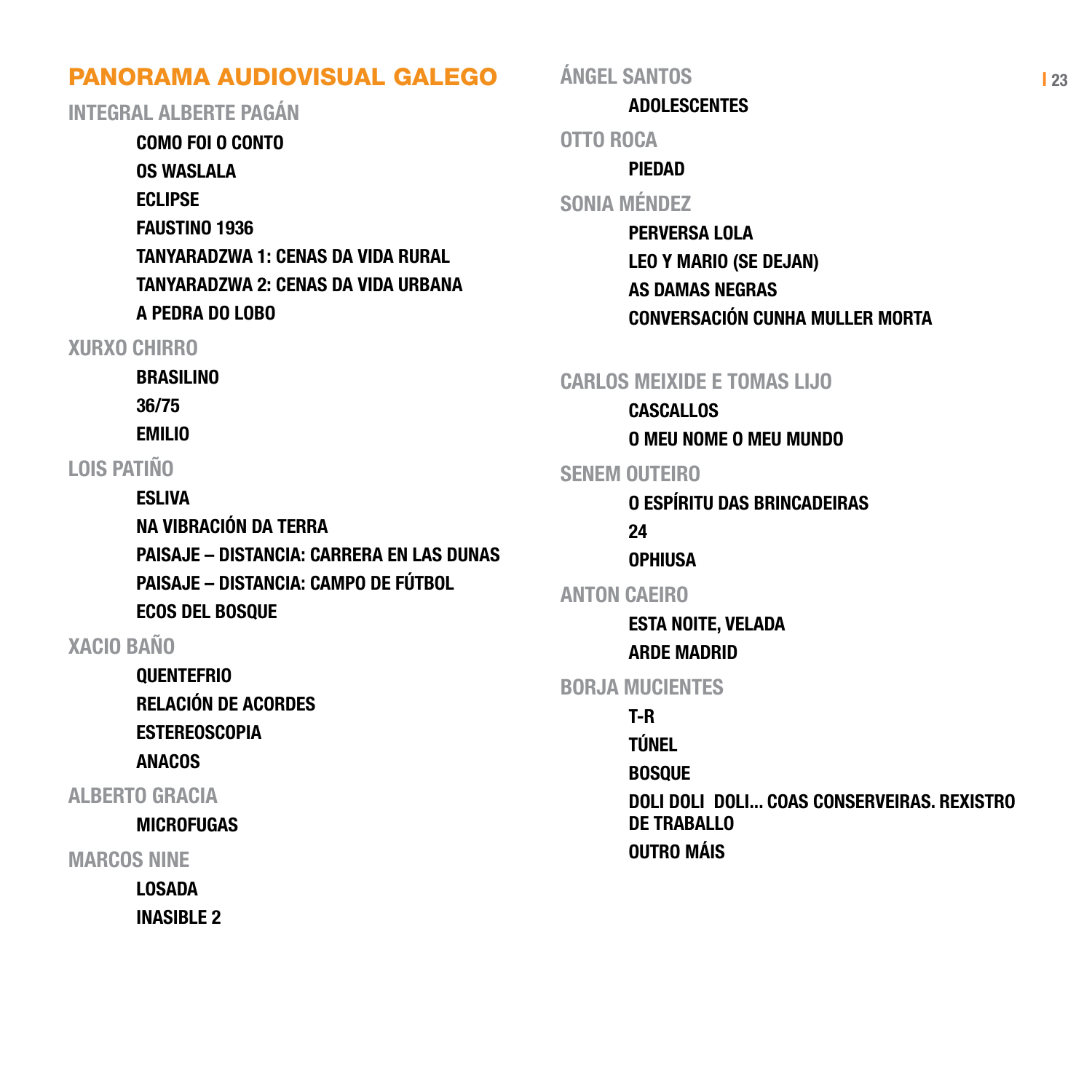- 
- I 90 I 36/75
- I 89 I A pedra do lobo
- I 102 I A semente
- I 42 I A Torinói ló (The Turin Horse) (O cabalo de Torino)
- I 94 I Adolescentes
- I 54 I Ai no mukidashi (Love exposure)
- I 93 I Anacos
- I 98 I Arde Madrid
- I 96 I As damas negras
- I 106 I Astro Boy
- I 35 I Attack the block
- I 72 I Balagan
- I 99 I Bosque
- I 90 I Brasilino
- I 70 I Bungalow
- I 79 I Caché.
- I 110 I Carabás
- I 97 I Cascallos
- I 101 I Cienfuegos, 1913
- I 53 I Cold Fish
- I 88 I Como foi o conto
- I 59 I Contra a Morte
- I 96 I Conversación cunha muller morta
- I 103 I Cousas do Kulechov
- **178 Dancer in the dark (Bailar na escuridade).**
- I 77 I Das leben der anderen (A vida dos outros).
- I 36 I De tu ventana a la mía
- I 73 I Der kick (O golpe)
- I 106 I Despicable me (GRU: O meu vilán favorito)
- I 74 I Die Spielwütigen (adictos á actuación)
- I 73 I Die überlebenden (Os sobreviventes)
- I 100 I Doli Doli Doli... coas conserveiras. Rexistro de traballo
- I 88 I Eclipse
- **I 97 I 24 I** 25 **I** 25 **I** 26 **I** 25 **I** 25 **I** 25 **I** 25 **I** 25 I 92 I Ecos del bosque
	- I 47 I El estudiante
	- I 58 I El fabricante de cepillos
	- I 84 I Elvis: Grandes actuacións: Da cintura para arriba
	- **1831** Elvis 68: Comeback Special
	- **1821** Elvis on Tour
	- I 82 I Elvis Presley: the Classic Album Series
	- I 85 I Elvis: Aloha from Hawai
	- I 83 I Elvis: Grandes actuacións: No centro do escenario
	- I 84 I Elvis: Grandes actuacións: O home e a música
	- **186 | Elvis: That's the way it is**
	- I 89 I Emilio
	- I 91 I Esliva
	- 135 | Essential killing
	- I 98 I Esta noite, velada
	- I 93 I Estereoscopia
	- I 47 I Et maintenant on va où?
	- I 36 I Faust (Fausto)
	- I 88 I Faustino 1936
	- I 69 I Ferien (Vacacións)
	- I 101 I Gato encerrado
	- I 68 I Gespenter (Fantasmas)
	- **I** 43 **I** Guilty of romance
	- I 38 I Hors Satan
	- I 60 I Ibiza Occidente
	- I 39 I If not us, who
	- I 101 I Illa Pedra
	- I 94 I Inasible 2
	- 1391 Jane Eyre
	- I 66 I Jerichow
	- I 46 I Killer Elite (Asasinos de elite)
	- I 52 I Kiseki (I wish) (Milagre)
	- I 70 I Klassenfahrt (Viaxe de estudos)
	- I 34 I L´Apollonide (Souvenirs de la maison close)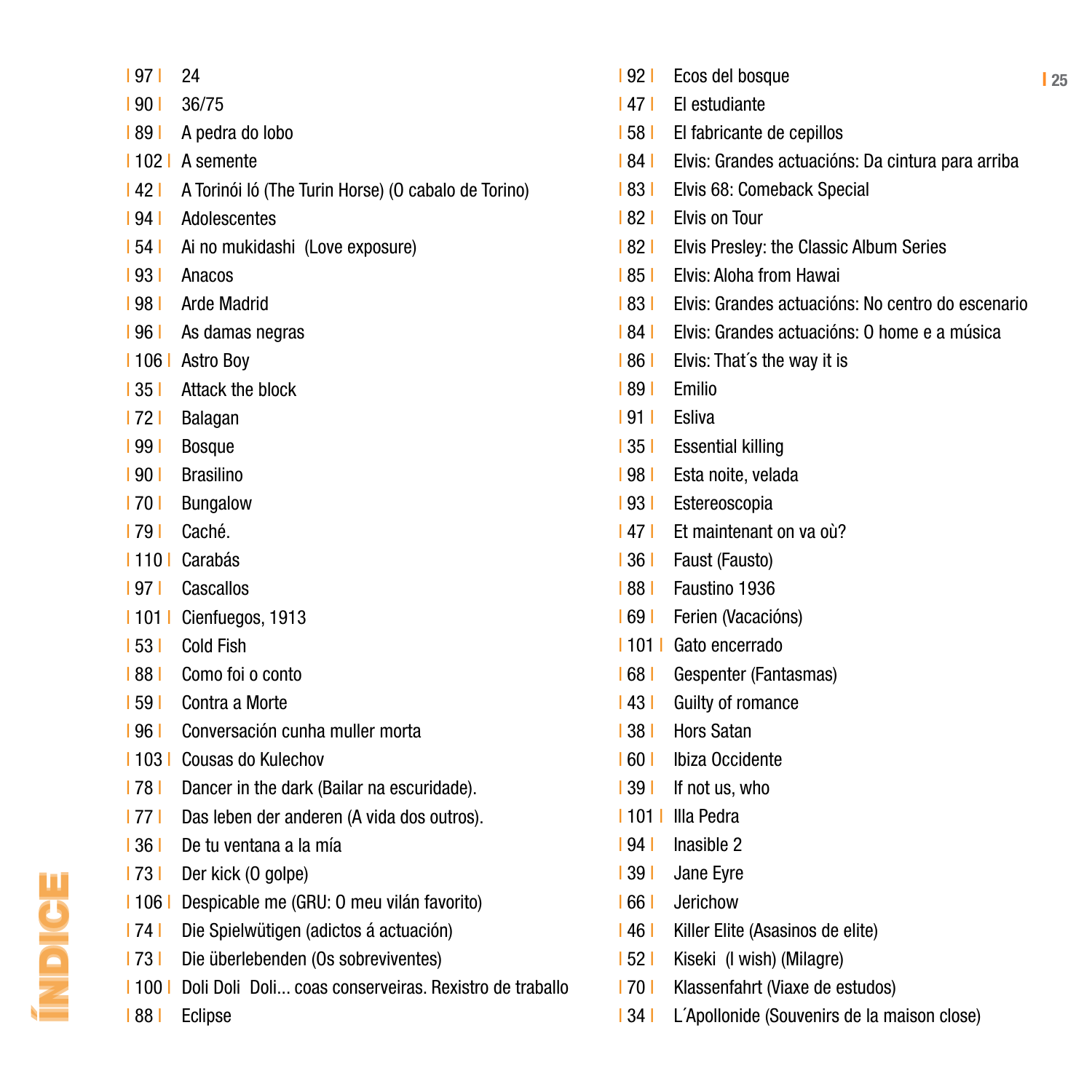- I 26 I 114 I L´humanitè
	- | 76 | La belle noiseuse (A fermosa mentireira).
	- I 37 La querre est dèclarèe
	- I 59 I La mujer del eternauta
	- I 43 I La reine del pommes
	- I 62 I La vida útil
	- I 107 I Las aventuras de Don Quijote
	- I 49 I Las razones del corazón
	- I 37 I Le gamín au vélo (O neno da Bicicleta)
	- I 38 I Le Havre (O Havre)
	- I 41 I Le père des mes enfants
	- I 96 I Leo y Mario (se dejan)
	- I 40 I Les neijes du Kilimandjaro (The snows of Kilimanjaro) (As neves do Kilimanjaro)
	- I 103 I Linguas cruzadas
	- I 40 I Los pasos dobles
	- I 93 I Losada
	- I 86 I Maratón Elvis en Hollywood
	- I 76 I Marius et Jeannette.
	- I 48 I Medianeras
	- I 48 I Meek's Cutoff
	- I 58 I Mercado de futuros
	- **180 | Merci pour le chocolat (Grazas polo chocolate).**
	- I 93 I Microfugas
	- I 49 I Miss Bala
	- I 56 I Misterios de Lisboa (Homenaxe a Raúl Ruiz)
	- I 101 I Mulleres na raia
	- I 64 I Música campesina
	- **I** 77 I My name is Joe
	- I 91 I Na vibración da terra
	- I 68 I Nachmittag (Tarde)
	- I 79 I Naked (Indefenso)
	- I 63 I Novias Madrinas 15 años
	- I 32 I Novyy Vavilon (a nova Babilonia)
- I 97 I O espíritu das brincadeiras
- I 97 I O meu nome o meu mundo
- I 103 I O mito de Venus
- I 56 I Once upon a time in América (Unha vez era en América)
- I 98 I Ophiusa
- I 102 I Os fabulosos irmáns da luz
- I 88 I Os Waslala
- I 100 I Outro Máis
- I 30 I Oviedo Express
- I 91 I Paisaje Distancia: Campo de fútbol
- I 91 I Paisaje Distancia: Carrera en las dunas
- I 112 I Película sorpresa
- I 95 I Perversa Lola
- I 95 I Piedad
- I 69 I Pingpong
- I 92 I Quentefrio
- I 92 I Relación de acordes
- **I** 49 **I** Road to nowhere
- I 41 I Route irish
- I 67 I Schläfer (O Espía dormente)
- I 67 I Sehnsucht (Morriña)
- I 52 I Shan zha shu zhi lian (Under the hawthorn tree) (amor baixo o espiño branco
- I 111 I Susan in red (curtametraxe)
- I 99 I T-R
- I 50 I Take this waltz
- I 89 I Tanyaradzwa 1: cenas da vida rural
- I 89 I Tanyaradzwa 2: cenas da vida urbana
- I 34 I The artist
- **I 46 I** The conspirator (O conspirador)
- I 85 I This is Elvis
- I 107 I Tinker bell and the great fairy rescue (Campañilla e o gran rescate)
- **178 I** To vlemma tou Odyssea (A mirada de Ulises).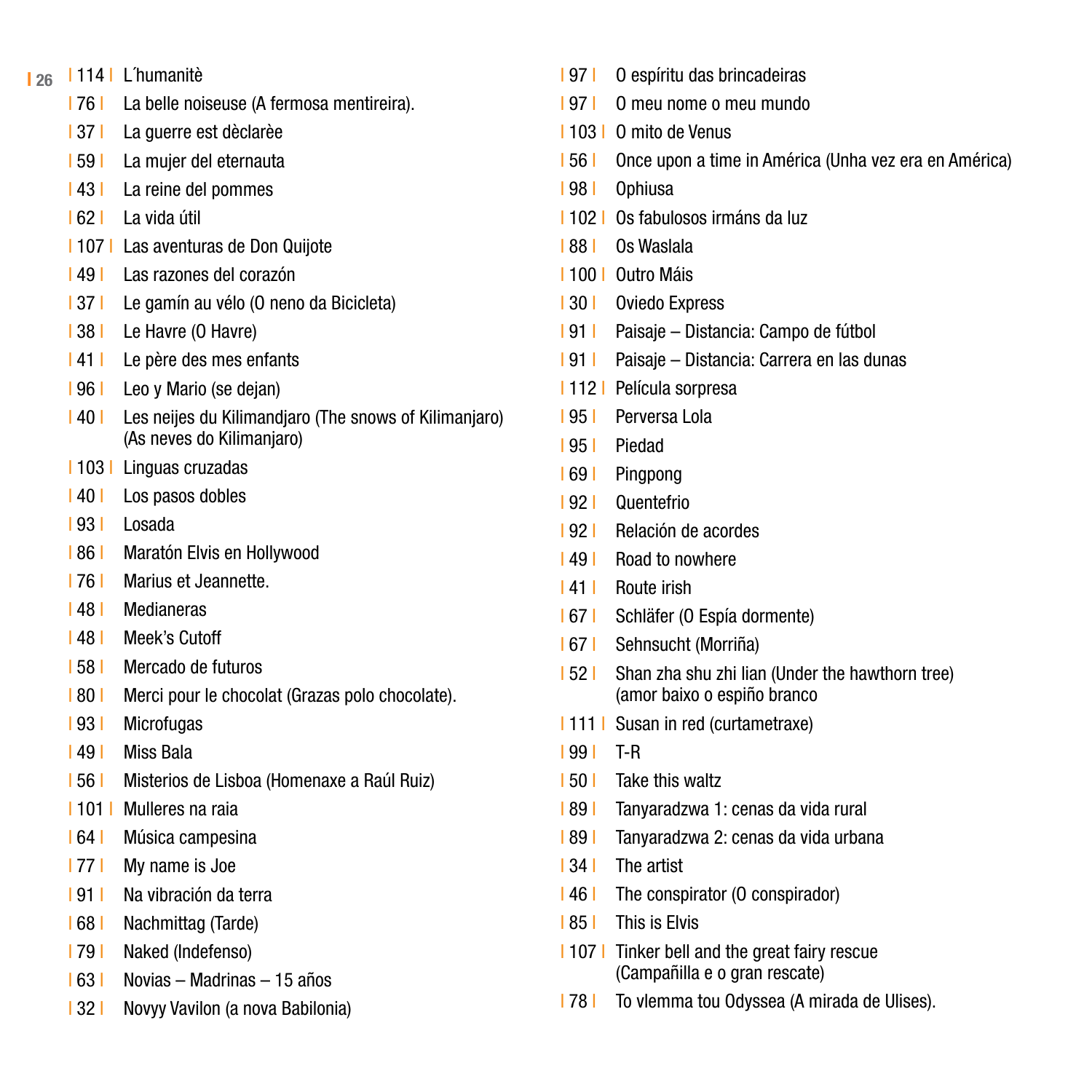## **PANORAMA** AUDIOVISUAL GALEGO

#### **INTEGRAL ALBERTE PAGÁN**

**COMO FOI O CONTO OS WASI AI A ECLIPSE FAUSTINO 1936 TANYARADZWA 1: CENAS DA VIDA RURAL TANYARADZWA 2: CENAS DA VIDA URBANA** A PEDRA DO LOBO

#### **XURXO CHIRRO**

**BRASILINO** 36/75 **EMILIO** 

**I OIS PATIÑO ESLIVA** 

NA VIRRACIÓN DA **TFRRA PAISAJE - DISTANCIA: CARRERA EN LAS DUNAS PAISAJE - DISTANCIA: CAMPO DE FÚTBOL ECOS DEL BOSOUE XACIO BAÑO OUENTEFRIO RELACIÓN DE ACORDES ESTEREOSCOPIA ANACOS** 

#### **ALBERTO GRACIA MICROFUGAS**

**MARCOS NINE I OSADA INASIBLE 2**  ÁNGEL SANTOS **ADOLESCENTES** 

#### **OTTO ROCA PIEDAD**

### **SONIA MÉNDEZ**

**PERVERSA LOLA LEO Y MARIO (SE DEJAN) AS DAMAS NEGRAS CONVERSACIÓN CUNHA MULLER MORTA** 

#### **CARLOS MEIXIDE E TOMAS LIJO**

**CASCALLOS O MEU NOME O MEU MUNDO** 

#### **SENEM OUTEIRO** O ESPÍRITU DAS **RRINCADEIRAS** 24 **OPHIUSA**

#### **ANTON CAEIRO ESTA NOITE, VELADA ARDE MADRID**

#### **ROR.IA MIICIFNTFS**

 $T-R$ **TÚNEL ROSOUF** DOLI DOLI DOLI... **COAS CONSERVEIRAS. REXISTRO DE TRABALLO OUTRO MÁIS**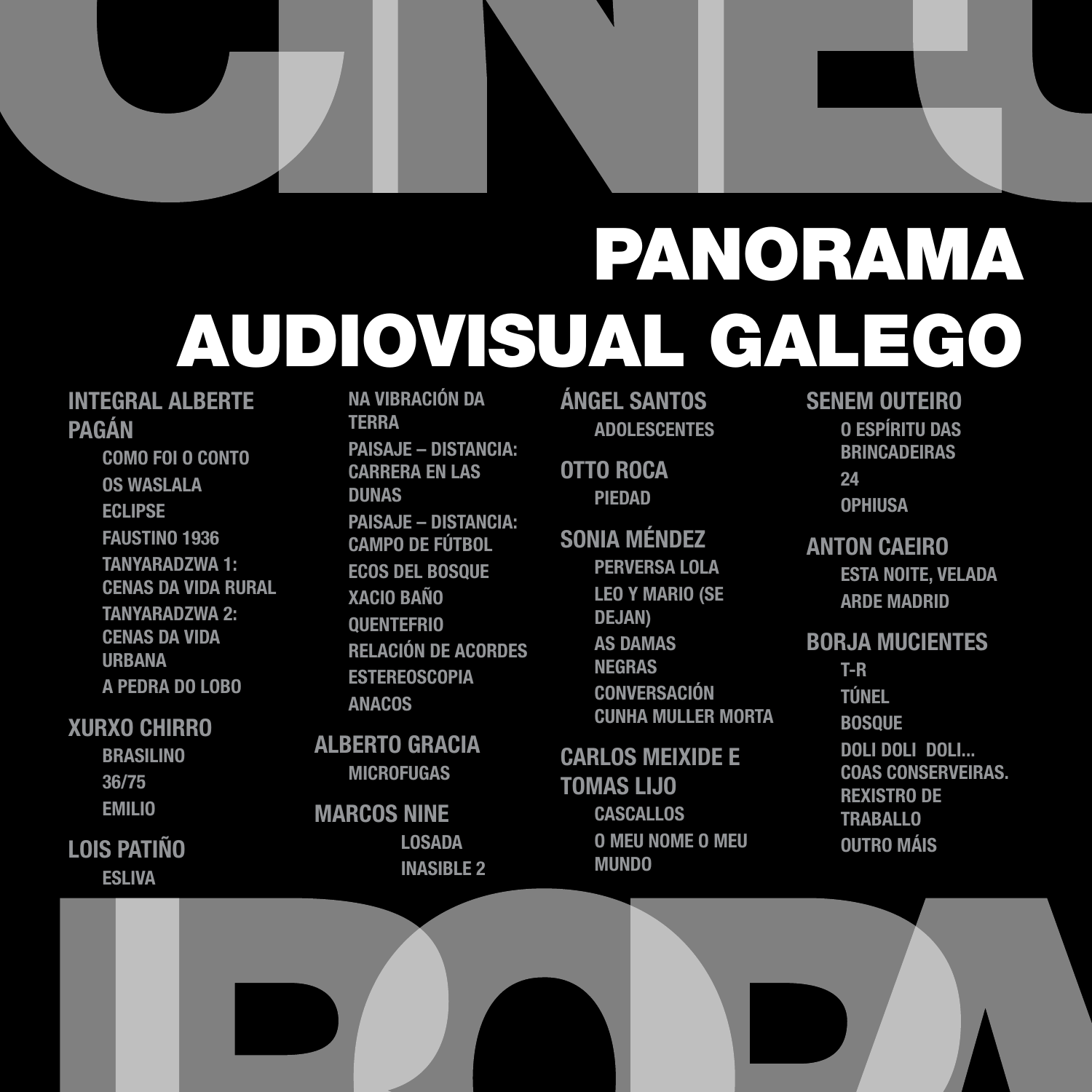#### I 88**INTEGRAL ALBERTE PAGÁN**

Información común a todos os filmes: I Xénero Documental / Experimental I Guión, dirección, produción, fotografía e montaxe: Alberte Pagán

#### COMO FOI O CONTO

Ano 1999-2004 I Duración 30′, cor e branco e negro, diálogos en galego

Como foi o conto é un conto de Natal, cos seus misterios, intrigas e inesperado desenlace. Un conto de Nadal contado desde un día de defuntos. Unha comedia sobre unha traxedia. Como foi o conto é unha película familiar sobre as relacións humanas, sobre a diglosia, sobre o conflito xeracional, sobre a relixión, sobre a educación, sobre a cultura, sobre a política.



#### OS WASLALA

Ano 1996-2005 I Duración 14', cor, diálogos en castelán

Os waslala, labregos e labregas do norte de Nicaragua, sandinistas perseguidos pola Contra e pola ReContra, cidadáns sen papeis esquecidos do goberno, expulsados polo exército unha e outra vez, fuxidos da violencia do norte, fartos e fartas de tiros e mortes, dispostos a morrer para conservar o conseguido. Un documental sobre Silvano, Taquín e Marcia, tres waslala rescatados dun mar de rostros. Tres rostros e os seus xestos, as súas miradas, a súa serenidade no medio da zozobra, a súa dignidade.



#### ECLIPSE Ano 2010 I Duración 20'

O tempo pasa. A vida flúe. A natureza completa un ciclo enteiro de vida e morte. Eva e Adán reinterpretan e corrixen o mito da árbore da ciencia: a froita prohibida fainos sabios. Entanto a terra dá unha volta arredor do sol a cámara recolle unha sinfonía barroca de luces e cores. Non hai manipulación dixital: todos os efectos son producidos analoxicamente polo mecanismo da cámara.



#### FAUSTINO 1936

#### Ano 2010 I Duración 6′, muda

Faustino non está na fotografía, mais é a causa da fotografía. Faustino vive e traballa na Arxentina. Casará, terá fillos, ficará viúvo, será asasinado. Faustino pídelle á familia unha fotografía, para telos na memoria. A familia camiña desde Cenlle a Ribadavia para deixarse retratar. Para tomar a única fotografía conservada, na Galiza ou na Arxentina, na que aparece a familia enteira. Agás Faustino. Que non está na fotografía mais é a causa da fotografía.